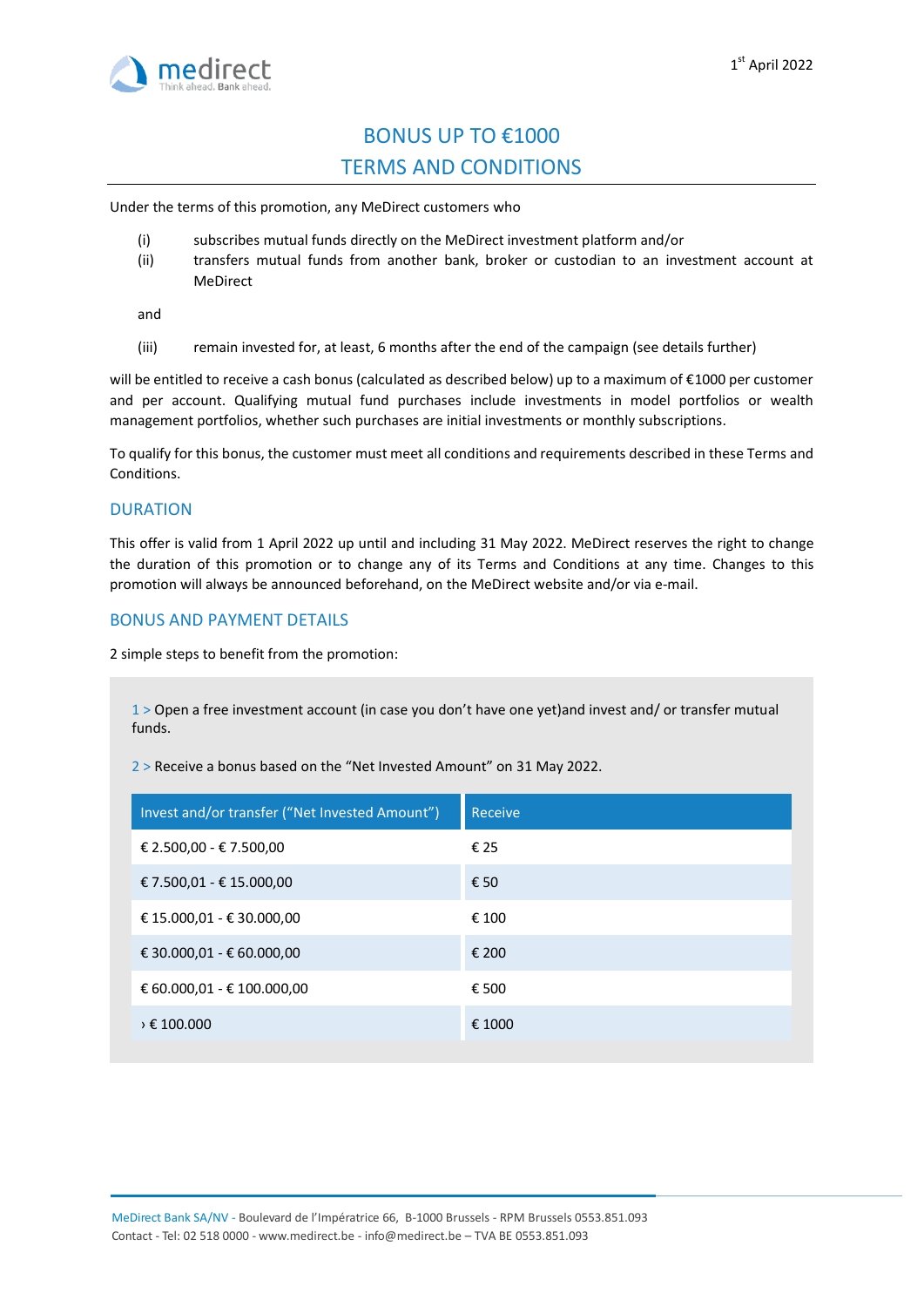

On 31 May 2022, MeDirect will calculate the total value of all eligible mutual funds that have been subscribed during the campaign period on the investment account of the customer, including mutual funds transferred from another bank/broker to MeDirect. ("Total Securities Subscribed"). For mutual fund transfers, the Net Asset Value (NAV) of the settlement date of the transfer will be used to calculate the Net Invested Amount. MeDirect will also calculate the total value of mutual funds redeemed or transferred out during the campaign period. This is based on the price at selling. ("Total Securities Redeemed")

MeDirect will then calculate the difference between the "Total Securities Subscribed" and the "Total Securities Redeemed", which corresponds to the "Net Invested Amount". This "Net Invested Amount" will constitute the basis for bonus eligibility and bonus payout according to the table above.

Mutual funds eligible for bonus pay out are:

- Mutual funds that are recorded on your investment account at MeDirect on 31 May 2022, following subscriptions and/or transfers during the campaign period. Please bear in mind that once you have invested, the recording of the qualifying mutual funds onto your new MeDirect investment account can take a few days. Therefore, we recommend that take this into consideration to avoid exceeding the time-limit.
- Mutual funds for which MeDirect has received a valid and signed "Asset Transfer Form B" no later than close of business 31 May 2022. However, the initial request "[Asset Transfer Form A](https://cdn.medirect.com/docs/default-source/support-documents/medirect-asset-transfer-form.pdf)" for a transfer of mutual funds needs to be instructed before 23 May 2022.

Excluded from this promotion are investments and transfers in ETFs, shares, bonds and Money Market Funds (Morningstar Category EUR Money Market). Mutual funds that were held at MeDirect and transferred out in the 12 months preceding the start of the campaign are also excluded.

The "Net Invested Amount" must at least amount to  $\epsilon$  2.500, otherwise the customer will not be eligible for the bonus. In case you hold more than one investment account, the "Net Invested Amount" will be the aggregated sum of these investment accounts.

When calculating the bonus, non-euro denominated transactions will be converted into euros using the exchange rate applicable on the purchase date for transactions (buys and sells) and settlement date for transfers. The bonus will be paid in euros.

The amount of the bonus is limited to €1000 per qualifying customer. The payment of the bonus will be made at the latest in December 2022. In the case of a jointly held investment account, the bonus will be paid, only once, on the jointly held Cash account.

To be eligible for the bonus, the "Net Invested Amount" at the end of the campaign on 31 May 2022, should be held for a period of 6 months. If you sell mutual funds during the 6 months after the end of the campaign and these outweigh the buys in that same period, then the difference will be subtracted from the "Net Invested Amount" that is used for the base calculation of the payout.

Example 1:

During the campaign dates April  $1<sup>st</sup>$  – May 31 $<sup>st</sup>$ , 2022:</sup>

- Mutual funds Subscribed: € 20.000
- Mutual funds Redeemed: € 2.500
- Net Invested Amount: **€ 17.500**

During the 6 months after the end of the campaign June  $1<sup>st</sup>$ , 2022 - November 30<sup>th</sup>, 2022: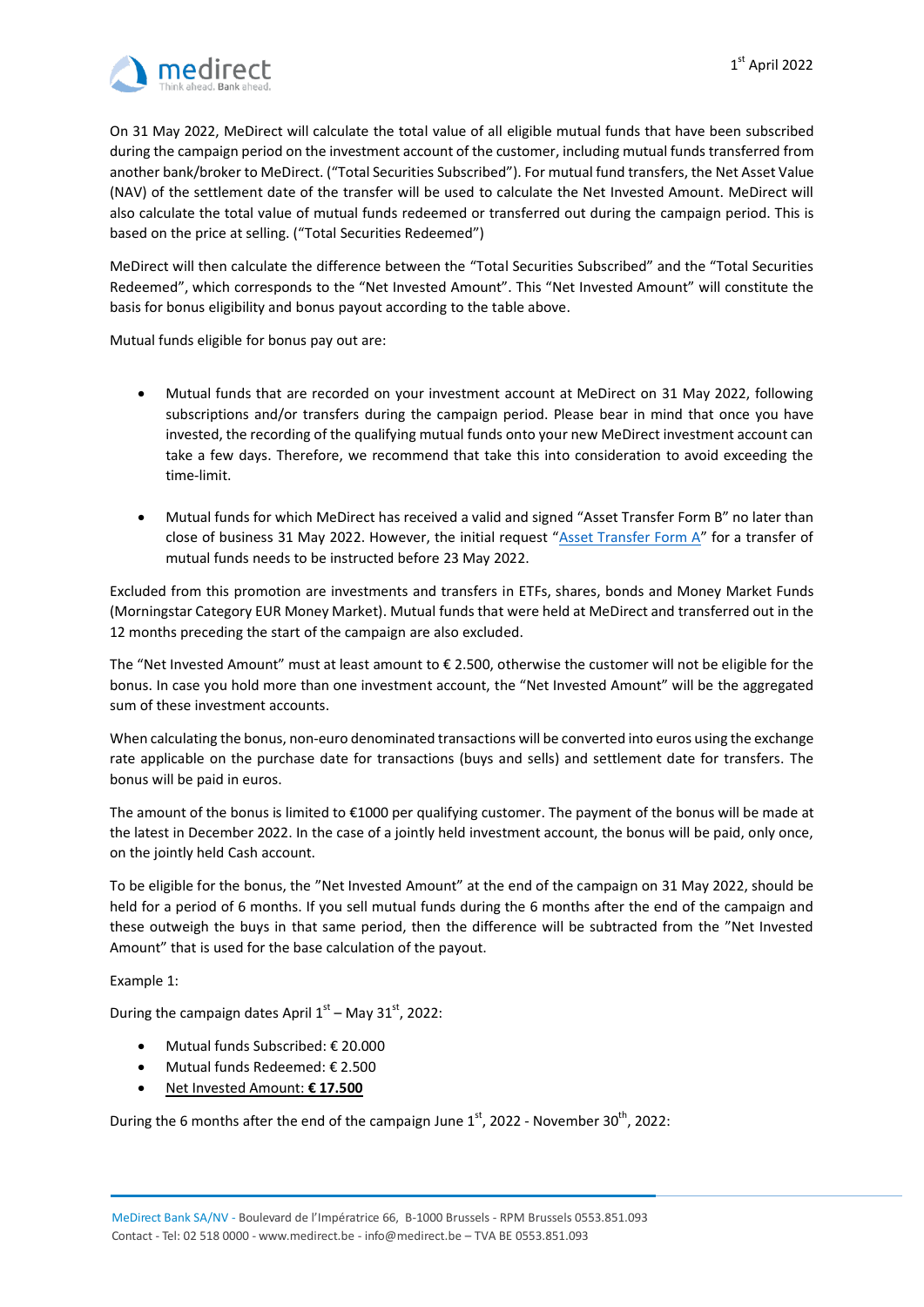

- Mutual funds subscribed: € 10.000
- Mutual funds redeemed: € 7.500
- Difference: €2.500 => No decrease so the basis for bonus calculation remains at **€ 17.500**. **Your bonus = €100**

Example 2:

During the campaign dates April  $1<sup>st</sup>$  – May 31 $<sup>st</sup>$ , 2022:</sup>

- Mutual funds subscribed: € 20.000
- Mutual funds Redeemed: € 2.500
- "Net Invested Amount": **€ 17.500**

During the 6 months after the end of the campaign June  $1<sup>st</sup>$ , 2022 - November 30<sup>th</sup>, 2022:

- Mutual funds bought: € 10.000
- Mutual funds sold: € 13.000
- Difference: -€ 3.000 => A decrease so this amount will be subtracted from the basis for bonus. € 17.500 - € 3.000 = **€14.500. Your bonus = € 50**

# TRANSFER OF SECURITIES

Transfers of mutual funds can be instructed by sending us a message via the online [form on our](https://www.medirect.be/contact?sub=atf) website. Please provide us with the necessary details (ISIN, fund name and currency) and add the following reference: "request to transfer mutual funds from another bank, broker or custodian to MeDirect". This duly filled-in request must be received by MeDirect prior to close of business 23 May 2022. MeDirect will then verify if all mutual funds as per your request can be transferred in. In our response, we will include the "Asset Transfer Form B" and request further details if required. To qualify for the bonus, MeDirect must receive the completed and signed Asset Transfer Form B no later than close of business 31 May 2022. MeDirect will then contact the financial institution where you hold your mutual funds to initiate the transfer of assets.

## REIMBURSEMENT OF TRANSFER COSTS

In addition to this promotion, MeDirect will reimburse any fees that financial institutions may charge for transferring securities to MeDirect, up to a maximum of €500 per customer. The reimbursement is limited to maximum of €100 per transferred line provided the value of the transferred line amounts to at least €500 (or the equivalent of €500 if the security is quoted in a different currency). Please note that this is a total amount of €500 per customer over the entire duration of the customer relationship (For example: if you were already reimbursed for an amount of €250 earlier, then there's an amount of €250 that still can be reimbursed.) These costs will be refunded to the customer's Cash Account with MeDirect as soon as the securities are booked into the investment account at MeDirect and after having received the receipt of the fees charged to the customer by the financial institution.

All details regarding the fees for portfolio transfers are available on the website [https://cdn.medirect.com/docs/default-source/support-documents/medirect-tariffs-and-charges-en.pdf.](https://cdn.medirect.com/docs/default-source/support-documents/medirect-tariffs-and-charges-en.pdf)

## CONDITIONS FOR PARTICIPATING

MeDirect reserves the right to refuse the granting of the of bonus in case of avoidance or fraudulent participation.